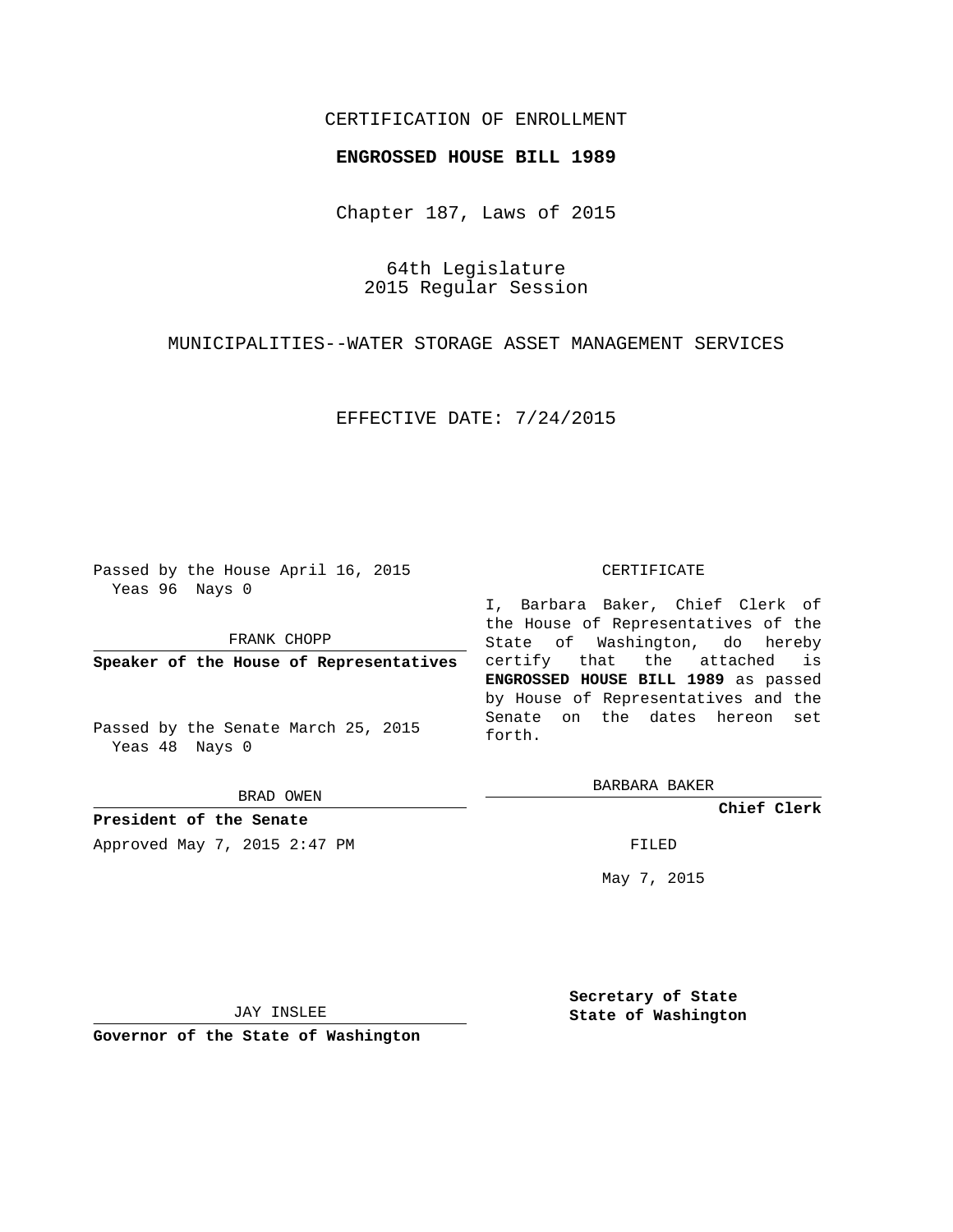## **ENGROSSED HOUSE BILL 1989**

AS AMENDED BY THE SENATE

Passed Legislature - 2015 Regular Session

# **State of Washington 64th Legislature 2015 Regular Session**

**By** Representatives Dent and Takko

Read first time 02/05/15. Referred to Committee on Local Government.

 AN ACT Relating to water storage asset management services; and 2 adding a new section to chapter 35.21 RCW.

BE IT ENACTED BY THE LEGISLATURE OF THE STATE OF WASHINGTON:

 NEW SECTION. **Sec. 1.** A new section is added to chapter 35.21 5 RCW to read as follows:

 (1) Any municipality may elect to contract for asset management service of its water storage assets in accordance with this section. If a municipality elects to contract under this subsection for all, some, or one component of water storage asset management services for its water storage assets, each municipality shall publish notice of its requirements to procure asset management service of its water storage assets. The announcement must concisely state the scope and nature of the water storage asset management service for which a contract is required and encourage firms to submit proposals to meet these requirements. If a municipality chooses to negotiate a water storage asset management service contract under this section, no otherwise applicable statutory procurement requirement applies.

 (2) The municipality may negotiate a fair and reasonable water storage asset management service contract with the firm that submits the best proposal based on criteria that is established by the 21 municipality.